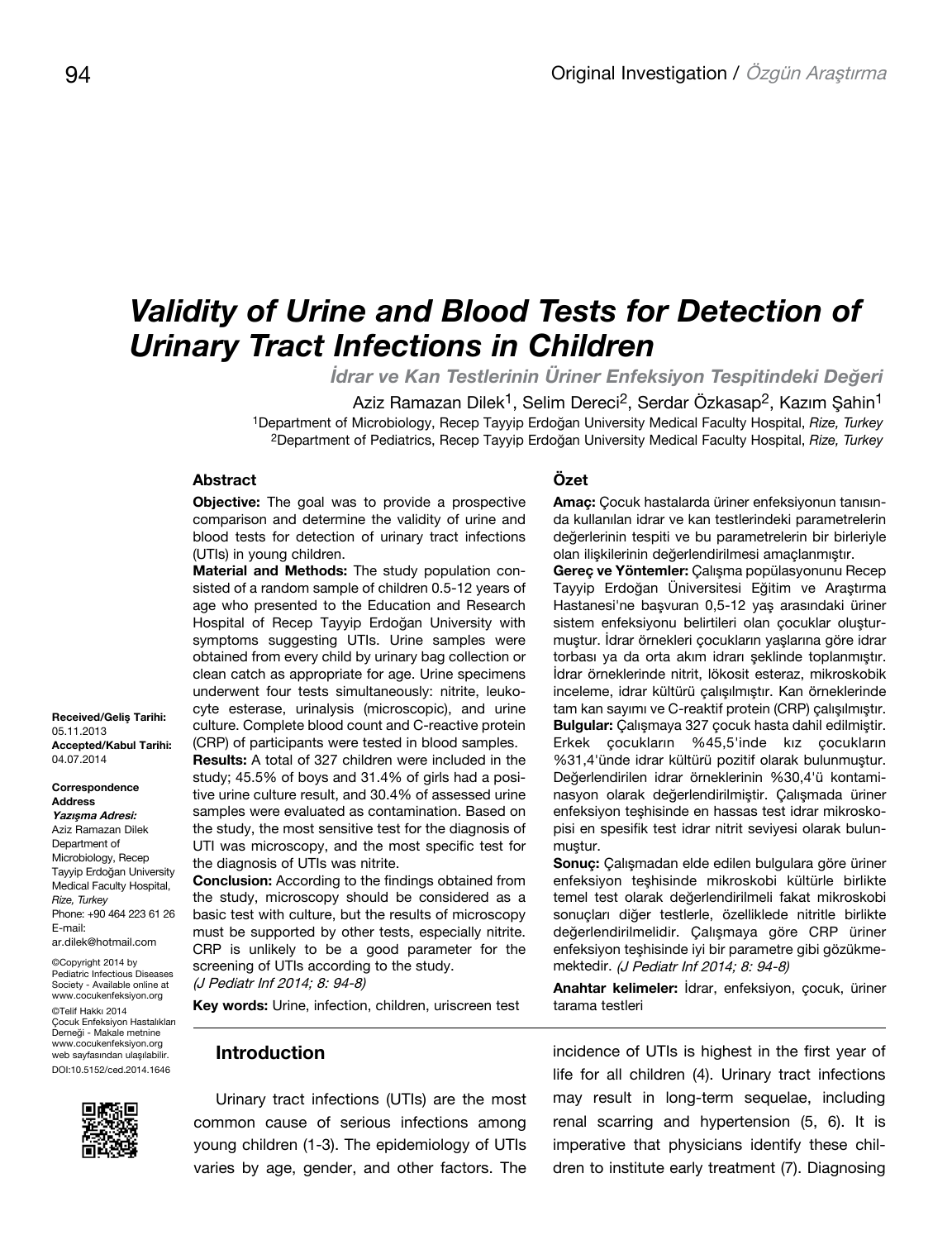UTIs has been the focus of many studies over the past 60 years (8). Although urine obtained by suprapubic aspirate (SPA) or transurethral catheter in young children is the preferred specimen for documenting UTIs, these methods can not be applied at all times in outpatients. This situation increases the importance of screening tests (9). Although there are several screening tests for UTIs, there have been rare prospective clinical comparisons of these tests in contaminated samples in the literature. The purpose of the present study was to provide a prospective comparison and determine the validity of urine (leukocyte esterase, nitrites, microscopy, and urine culture) and blood (complete blood count (CBC), C-reactive protein (CRP) tests for the detection of UTIs in young children.

# **Material and Methods**

The study population consisted of a random sample of children 6 months to 12 years of age who presented to the Education and Research Hospital of Recep Tayyip Erdoğan University with symptoms suggesting UTIs. Inclusion criteria were, for infants: fever with no apparent source, vomiting, and irritability; for toddlers: abdominal pain and voiding frequency with or without fever; and for older children: dysuria, frequency, urgency, and abdominal pain with or without fever. Children receiving antibiotic therapy were excluded from the study. Urine was cultured if the dipstick or microscopy tests were abnormal or if UTIs were clinically suspected. Age, sex, and temperature were recorded for each participant. In the study, the diagnosis of UTIs was based on a positive urine culture in patients with suggestive UTI symptoms. Urine samples were obtained from every child by urinary bag collection or clean catch as appropriate for age. In the study, there was no suprapubic aspiration sample, because suprapubic aspiration is not routinely performed in our clinic. Urine specimens went to the laboratory for analysis within 15 minutes. Also, blood samples were studied within 30 minutes. Urine microscopy specimens and cultures were processed by standard bacteriologic techniques in the laboratories of the Education and Research Hospital of Recep Tayyip Erdoğan University.

#### **Nitrite and Leukocyte Esterase**

An aliquot of non-centrifuged urine was tested for the presence of nitrite or leukocyte esterase with a fully automated urine analyzer (Arkray Aution Max Ax-4280, Iris Diagnostics) according to the manufacturer's instructions.

# **Complete Blood Count, C-reactive Protein**

Complete blood count of participants was tested with a cell counter system (Abbott Cell-Dyn 3700 hematology analyzer) according to the manufacturer's instructions.

C-reactive protein was tested with the Immunochemistry System (Beckman Coulter Immunochemistry System, Immage 800, USA)

# **Urine Culture**

Urine received in sterile containers or urine bags was inoculated onto blood and Eosin Methylen-blue (EMB) agar plates with a 0.01-mL calibrated loop, incubated at 35°C, and examined daily for growth for 2 days. A positive result was defined as 105 CFU/mL for urine collected from a clean catch or urine bag. The presence of three or more different organisms in a urine culture was evaluated as contamination.

# **Urine Microscopy**

Microscopy was done by a hemocytometer on uncentrifuged urine.

#### **Statistical Analysis**

The sensitivity, specificity, positive predictive value (PPV), and negative predictive value (NPV) for the seven screening methods were calculated against the urine culture (reference group) for the diagnosis of UTIs. Sensitivity measures the proportion of actual positives that are correctly identified. Specificity measures the proportion of negatives that are correctly identified. NPV is the proportion of subjects with a negative test result who are correctly diagnosed and is used to describe the performance of a diagnostic testing procedure. PPV is the proportion of subjects with positive test results who are correctly diagnosed. It is a critical measure of the performance of a diagnostic method.

# **Results**

A total of 327 children were included in the study: 228 girls (69.7%) and 99 boys (30.3%) (Figure 1); 45.5% of boys and 31.4% of girls had a positive urine culture result. While the rate of positive culture was 35.7%, the contamination rate was 30.4% in our study. Most of the children were from the younger age group (Figure 2). Of the cultures, 51 were positive for *Escherichia coli*, 21 were positive for *Enterococcus*, 15 were positive for *Klebsiella*, 12 were positive for *Proteus*, 9 were positive for coagulase-negative *Staphylococcus,* 3 were positive for *Pseudomonas,* and 3 were positive for *Candida albicans*. Table 1 compares the findings for the urine cultures and for the six screening tests for the diagnosis of UTIs. While the most sensitive test for the diagnosis of UTIs was microscopy, the most specific test for the diagnosis of UTIs was nitrite. Sensitivity, specificity, PPV, NPV, and accuracy values of the tests are demonstrated in Table 2.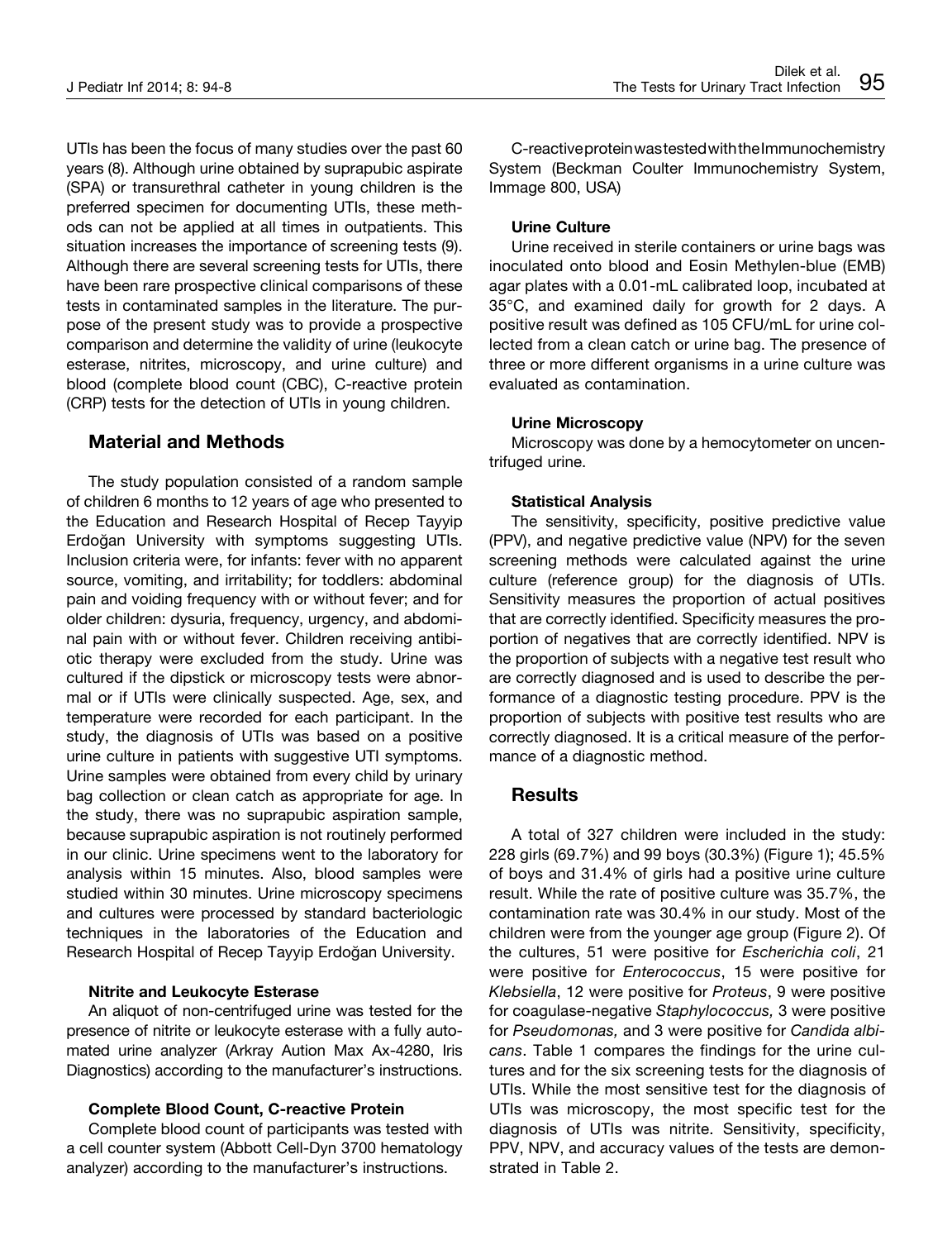| <b>Urine Culture</b>                                                                                                                   | <b>WBC</b>    | <b>CRP</b>    | <b>Microscopy</b> | <b>Esterase</b> | <b>Nitrite</b> | <b>Temperature</b> |  |  |
|----------------------------------------------------------------------------------------------------------------------------------------|---------------|---------------|-------------------|-----------------|----------------|--------------------|--|--|
|                                                                                                                                        | <b>N</b><br>P | <b>N</b><br>P | P<br><b>N</b>     | Р<br>-N         | P<br><b>N</b>  | P<br><b>N</b>      |  |  |
| Positive                                                                                                                               | 57.9%         | 26.3%         | 82.5%             | 52.6%           | 20.6%          | 39.1%              |  |  |
|                                                                                                                                        | 42.1%         | 73.7%         | 17.5%             | 47.4%           | 79.4%          | 60.9%              |  |  |
| Negative                                                                                                                               | 27.8%         | 25.0%         | 14.9%             | 19.4%           | $0.0\%$        | 54.2%              |  |  |
|                                                                                                                                        | 72.2%         | 75.0%         | 85.1%             | 80.6%           | 100%           | 45.8%              |  |  |
| Contamination                                                                                                                          | 56.3%         | 25.0%         | 46.2%             | 40.6%           | 2.3%           | 46.8%              |  |  |
|                                                                                                                                        | 43.8%         | 75.0%         | 53.8%             | 59.4%           | 97.7%          | 53.2%              |  |  |
| WBC: White blood cells; CRP: C-reactive protein; Microscopy: hemacytometer cell count (≥10/mm <sup>3</sup> ); P: positive; N: negative |               |               |                   |                 |                |                    |  |  |

**Table 1.** Results of urine cultures and screening tests

**Table 2.** Sensitivity, specificity, PPV, NPV and accuracy values of tests

| <b>Test</b>                                                                                                      | Sensitivity (%) | Specificity (%) | PPV $(%)$ | NPV $(%)$ | Accuracy (%) |  |  |  |
|------------------------------------------------------------------------------------------------------------------|-----------------|-----------------|-----------|-----------|--------------|--|--|--|
| <b>WBC</b>                                                                                                       | 57%             | 72%             | 68%       | 62%       | 64%          |  |  |  |
| <b>CRP</b>                                                                                                       | 26%             | 75%             | 52%       | 49%       | 50%          |  |  |  |
| Microscopy                                                                                                       | 82%             | 85%             | 86%       | 81%       | 83%          |  |  |  |
| Esterase                                                                                                         | 52%             | 80%             | 74%       | 61%       | 66%          |  |  |  |
| Nitrite                                                                                                          | 20%             | 100%            | 100%      | 55%       | 60%          |  |  |  |
| Temperature                                                                                                      | 39%             | 45%             | 40%       | 44%       | 42%          |  |  |  |
| WRC: White blood cells: CPD: C-reactive protein: PPV: positive prodictive value: NPV: peositive prodictive value |                 |                 |           |           |              |  |  |  |

WBC: White blood cells; CRP: C-reactive protein; PPV: positive predictive value; NPV: negative predictive value



**Figure 1.** Gender of children

## **Discussion**

The original reference standard for diagnosing UTIs was the presence of significant bacteriuria, defined as the isolation of at least  $10<sup>5</sup>$  colony-forming units (CFU) of a single uropathogen, in a clean catch or catheterized urine specimen (10). Unfortunately, this is not always possible, especially in outpatients. For this reason, the screening of UTIs is very important in certain countries that have too many patients per doctor. Sometimes, doctors can not have a chance to correlate the results of the



urine culture with the patient's clinical status, especially in ambulatory patients. To provide better insight, this study focused on the validity and accuracy of urine screening tests in children presenting to the department of pediatrics with symptoms suggestive of UTIs. In studies, the results are usually evaluated only by positive culture, but in our study, we interpreted the results with positive culture and contamination, thinking of the possibility of certain urinary tract infections in some patients of the contamination group (7, 11-13). In our study, most of the urine samples were taken with urine bags; there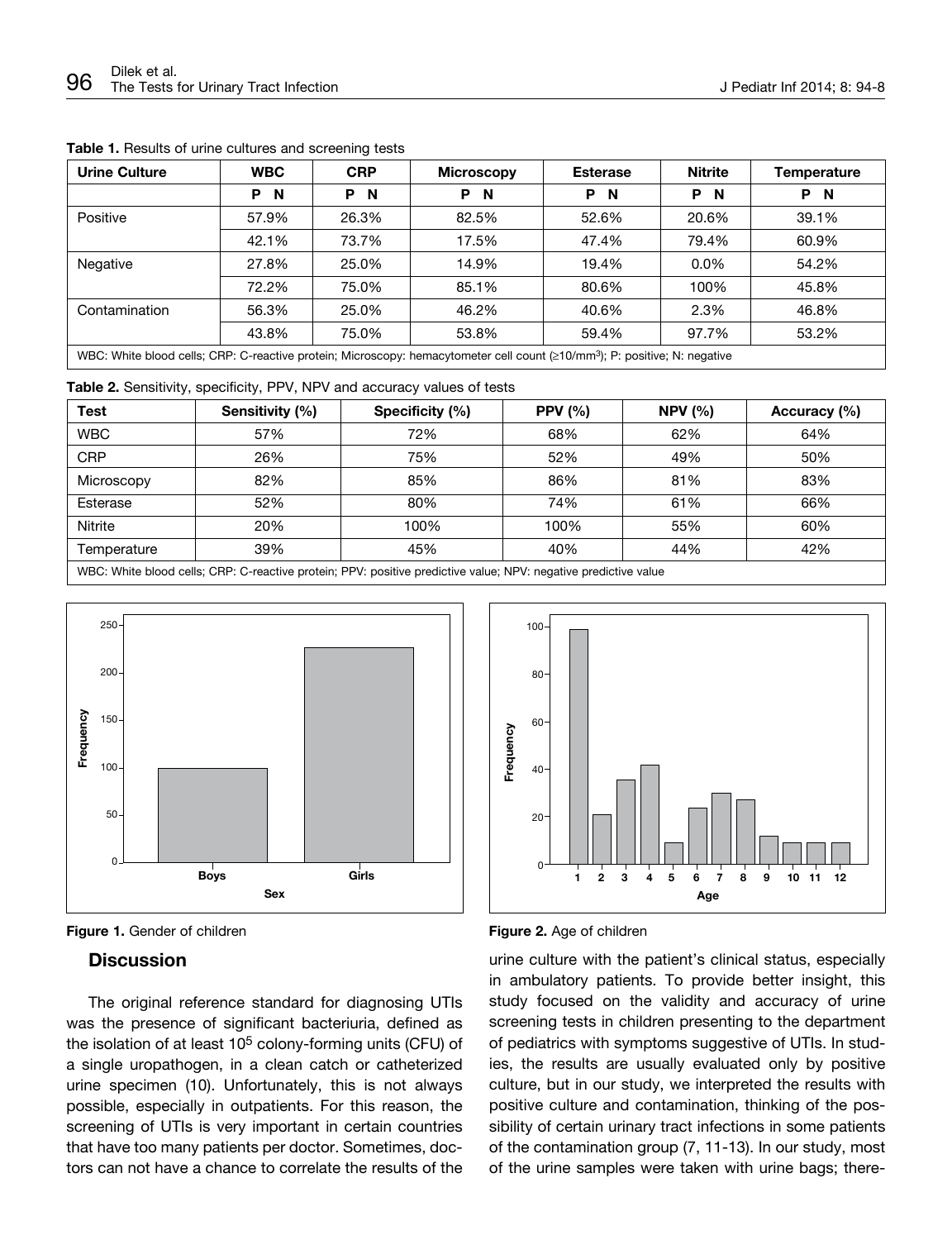fore, the contamination rate may be increased, as stated by Hardy et al., but the contamination rates are still compatible with the reported rates (14, 15). While the statistical analysis showed a significant relationship between peripheral WBC, microscopy, esterase, nitrite, and positive urine culture, a statistical relationship was not found between CRP and temperature in our study (chisquare, P<0.05). In examining the Table 1, it is understood that come patients in the contamination group had UTIs (according to the results of the microscopy and nitrite). In such cases, if empirical treatment is planned, positivity of microscopy and nitrite can help in differentiating infection and contamination in empirical treatment planning, according to our study, because microscopy had the highest sensitivity and high specificity, PPV, NPV, and accuracy in our study. Another important finding in the study is that nitrite had the poorest sensitivity but the highest specificity. The microscopy results in our study were similar to the results of the Emergency Department of Schneider Children's Medical Center (13). The sensitivity of microscopy for the diagnosis of UTIs in children has been reported to be in the range of 57% to 92% among studies (4). Gram-negative bacteria reduce nitrate to nitrites, and these bacteria are the most frequent cause of UTIs; therefore, the nitrite test is often found in the rapid test. The sensitivity of nitrite in our study was determined as 20%. The sensitivity range of nitrite has been reported among studies as 16%–72%; this value is compatible with our result (3, 4). Demonstration of significant pyuria is important to differentiate infections from colonization and contamination. Moreover, pyuria with UTİ symptoms, in the absence of bacterial growth on routine laboratory media, suggests an infection caused by fastidious bacteria (16). Pyuria is easily detected by a positive test for leukocyte esterase activity. When dipstick results are compared with microscopy, false-negative results by microscopy are more frequent than false-positive results by dipstick (17)**.** In addition, falsenegative results for leukocyte esterase may be due to heavy proteinuria and insufficient release of esterase from WBCs (18). The sensitivity range of leukocyte esterase has been reported among studies as 64%– 89% (4). The sensitivity of leukocyte esterase in the screening of UTIs in our study was determined as 52%. This value is lower than the values mentioned above. We think that this situation may be due to the delay of transfer of samples to the laboratory (within the range specified in the method). Galloway et al. (19) suggested that serial measurement of CRP in patients with spinal injury may help distinguish between urinary tract colonization and infection; Andersson et al. (20) reported in their study that urinary level of CRP seems to distinguish between children with UTIs and other febrile conditions (19, 20). Considering the helpful guidance of indirect tests of inflammation (WBC, CRP) in the screening of UTİ, peripheral WBC and CRP were tested. As shown in the table, the positivity rate of peripheral WBC and CRP in contamination was similar with culturepositive samples (6, 21).

# **Conclusion**

The present study provides evidence to support that microscopy is essential in the screening of UTIs, but the results of microscopy must be supported by other tests, especially nitrite; if it is positive, it will be a good supporter, with its high specificity for the diagnosis of UTIs in children. On the other hand, microscopy should be evaluated with the esterase result for differentiating infection from colonization and contamination. Finally, according to the present study, CRP is unlikely to be a good parameter for the screening of UTIs.

**Ethics Committee Approval:** Ethics committee approval was received for this study from the ethics committee of Medical Faculty of Recep Tayyip Erdoğan University (No: 15, 2011).

**Informed Consent:** Written informed consent was obtained from the patients and their parents who participated in this study.

**Peer-review:** Externally peer-reviewed.

**Author Contributions:** Concept - A.R.D., S.Ö.; Design - A.R.D., S.Ö., S.D.; Supervision - K.Ş., S.D.; Funding - A.R.D., S.Ö.; Materials - S.Ö., K.Ş.; Data Collection and/ or Processing - S.Ö., S.D., A.R.D., K.Ş.; Analysis and/or Interpretation - A.R.D., S.Ö., K.Ş.; Literature Review - A.R.D., S.D., S.Ö.; Writing - A.R.D.; Critical Review - K.Ş., S.D., S.Ö.

**Conflict of Interest:** No conflict of interest was declared by the authors.

**Financial Disclosure:** The authors declared that this study has received no financial support.

**Etik Komite Onayı:** Bu çalışma için etik komite onayı Recep Tayyip Erdoğan Üniversitesi Tıp Fakültesi Etik Komitesi'nden alınmıştır (2011, No:15).

**Hasta Onamı:** Yazılı hasta onamı bu çalışmaya katılan hasta ve ailesinden alınmıştır.